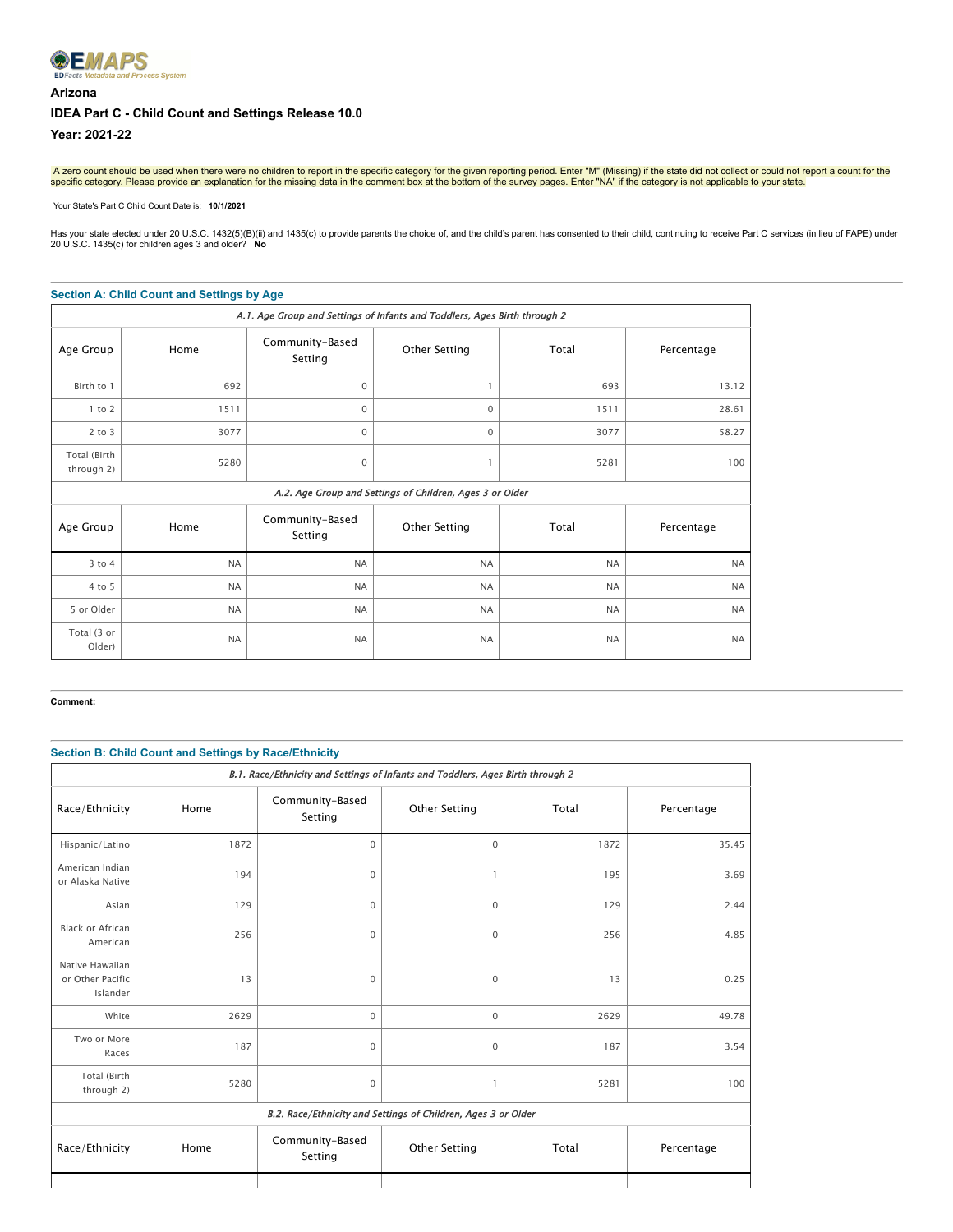| Hispanic/Latino                                 | <b>NA</b> | <b>NA</b> | <b>NA</b> | <b>NA</b> | <b>NA</b> |
|-------------------------------------------------|-----------|-----------|-----------|-----------|-----------|
| American Indian<br>or Alaska Native             | <b>NA</b> | <b>NA</b> | <b>NA</b> | <b>NA</b> | <b>NA</b> |
| Asian                                           | <b>NA</b> | <b>NA</b> | <b>NA</b> | <b>NA</b> | <b>NA</b> |
| Black or African<br>American                    | <b>NA</b> | $\sf NA$  | <b>NA</b> | <b>NA</b> | <b>NA</b> |
| Native Hawaiian<br>or Other Pacific<br>Islander | <b>NA</b> | <b>NA</b> | <b>NA</b> | <b>NA</b> | <b>NA</b> |
| White                                           | <b>NA</b> | <b>NA</b> | <b>NA</b> | <b>NA</b> | <b>NA</b> |
| Two or More<br>Races                            | <b>NA</b> | <b>NA</b> | <b>NA</b> | <b>NA</b> | <b>NA</b> |
| Total (3 or<br>Older)                           | <b>NA</b> | <b>NA</b> | <b>NA</b> | <b>NA</b> | <b>NA</b> |

#### **Comment:**

# **Section C: Child Count by Gender**

| C.1. Gender Of Infants and Toddlers, Ages Birth through 2, Receiving Early<br><b>Intervention Services</b> |                                                                                    |            |  |  |  |  |
|------------------------------------------------------------------------------------------------------------|------------------------------------------------------------------------------------|------------|--|--|--|--|
| Gender                                                                                                     | Total                                                                              | Percentage |  |  |  |  |
| Male                                                                                                       | 3267                                                                               | 61.86      |  |  |  |  |
| Female                                                                                                     | 2014                                                                               | 38.14      |  |  |  |  |
| Total (Birth<br>through 2)                                                                                 | 5281                                                                               | 100        |  |  |  |  |
|                                                                                                            | C.2. Gender of Children, Ages 3 Or Older, Receiving Early Intervention<br>Services |            |  |  |  |  |
| Gender                                                                                                     | Total                                                                              | Percentage |  |  |  |  |
|                                                                                                            |                                                                                    |            |  |  |  |  |
| Male                                                                                                       | <b>NA</b>                                                                          | <b>NA</b>  |  |  |  |  |
| Female                                                                                                     | <b>NA</b>                                                                          | <b>NA</b>  |  |  |  |  |

#### **Comment:**

## **Section D: At Risk Child Count**

Has your state elected under 20 U.S.C. 1432(5)(B)(i) to serve children under the age of three and at risk of having substantial delays if early intervention services are not provided? **No**

| At Risk Infants and Toddlers, Ages Birth through 2 |                             |            |            |            |  |  |
|----------------------------------------------------|-----------------------------|------------|------------|------------|--|--|
|                                                    | Ages as of Child Count Date |            |            |            |  |  |
| Race/Ethnicity                                     | Total                       | Birth to 1 | $1$ to $2$ | $2$ to $3$ |  |  |
| Hispanic/Latino                                    | <b>NA</b>                   |            |            |            |  |  |
| American Indian<br>or Alaska Native                | <b>NA</b>                   |            |            |            |  |  |
| Asian                                              | <b>NA</b>                   |            |            |            |  |  |
| Black or African<br>American                       | <b>NA</b>                   |            |            |            |  |  |
| Native Hawaiian<br>or Other Pacific<br>Islander    | <b>NA</b>                   |            |            |            |  |  |
| White                                              | <b>NA</b>                   |            |            |            |  |  |
| Two or More<br>Races                               | <b>NA</b>                   |            |            |            |  |  |
|                                                    |                             |            |            |            |  |  |